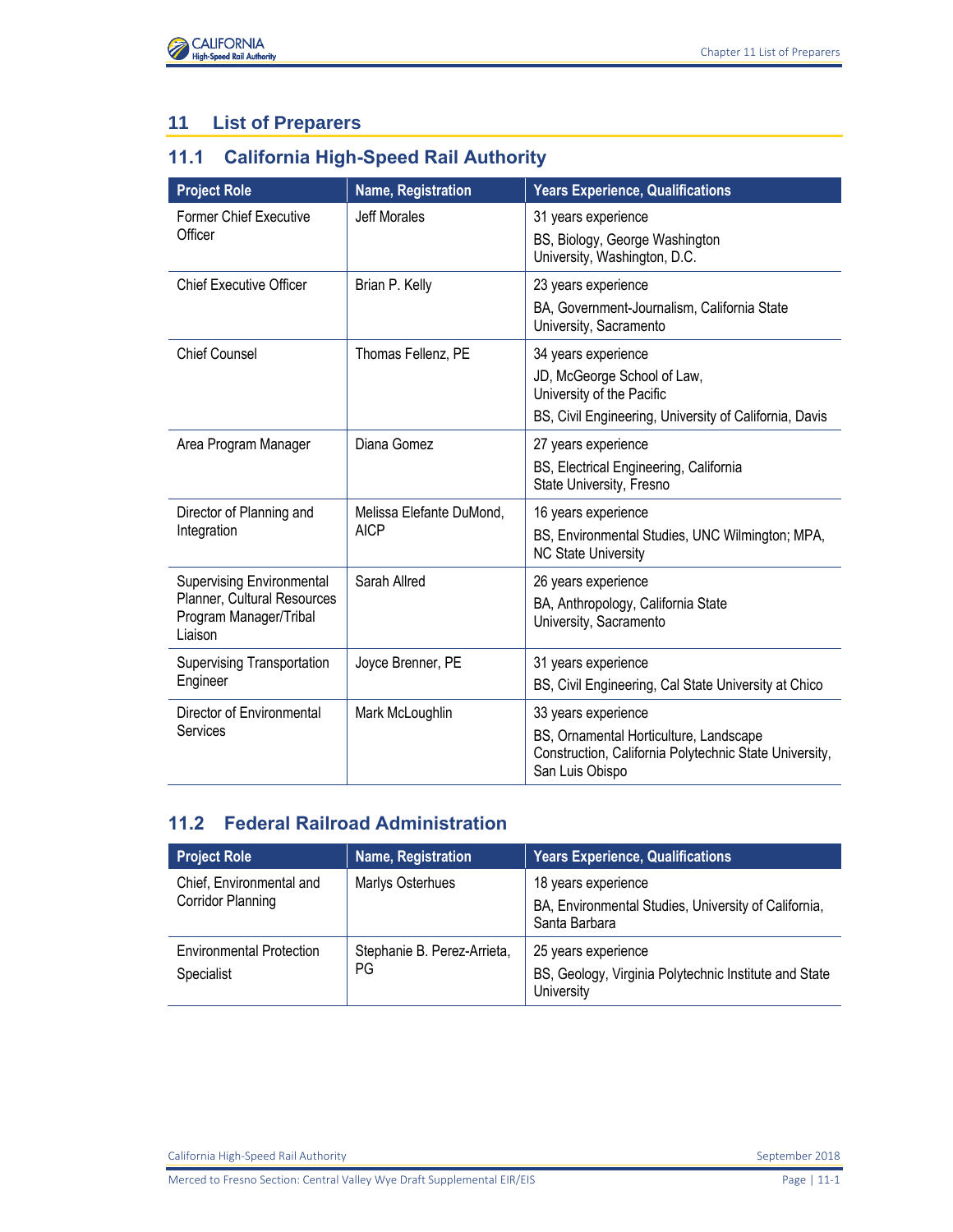## **11.3 List of Consultants**

| <b>Project Role</b>                                 | Name, Registration                          | <b>Years Experience, Qualifications</b>                                                                                                                                                                                          |
|-----------------------------------------------------|---------------------------------------------|----------------------------------------------------------------------------------------------------------------------------------------------------------------------------------------------------------------------------------|
| <b>Rail Delivery Partners</b>                       |                                             |                                                                                                                                                                                                                                  |
| Deputy Director of<br><b>Environmental Services</b> | Lisa G. Nungesser, PhD                      | 37 years experience<br>PhD, Community and Regional Planning and<br>Geography, University of Texas at Austin<br>MS, Environmental Management, University of<br>Texas at San Antonio<br>BA, Plan II, University of Texas at Austin |
| Project Manager                                     | Gary John Kennerley, PE                     | 28 years experience<br>BS, Civil Engineering, University of Bristol                                                                                                                                                              |
| Former Regional<br><b>Environmental Manager</b>     | <b>Kitty Barkley</b>                        | 30+ years experience<br>Master of Urban and Regional Planning, Clemson<br>University                                                                                                                                             |
| <b>Former Environmental</b><br>Manager              | Karin Lilienbecker                          | 25 years experience<br>MS, Biology, University of San Francisco                                                                                                                                                                  |
| <b>Environmental Manager</b>                        | Ryan Greenway                               | 9 years experience<br>BS, Urban and Regional Planning, California State<br>Polytechnic University, Pomona                                                                                                                        |
| <b>Former Environmental</b><br>Planner              | Carla D. Burrell, LEED AP                   | 3 years experience<br>MS, Urban and Regional Planning, University of<br>Texas at San Antonio                                                                                                                                     |
| Transportation                                      | Donald E. Hubbard, TE,<br><b>AICP</b>       | 37 years experience<br>Master of City and Regional Planning, Harvard<br>University<br>BS, Engineering Science, Northwestern University                                                                                           |
| <b>Air Quality</b>                                  | Alice Lovegrove                             | 29 years experience<br>MS, Environmental and Waste Management, State<br>University of New York, Stony Brook                                                                                                                      |
| Air Quality                                         | <b>Edward Tadross</b>                       | 15 years experience.<br>BA, Environmental Studies, Tulane University,<br>New Orleans<br>BA, Earth Sciences, Tulane University, New Orleans                                                                                       |
| Noise and Vibration                                 | Kevin Keller, AICP                          | 25 years experience<br>BA, Geography, California State University, Fullerton                                                                                                                                                     |
| <b>Biological Resources and</b><br>Wetlands         | Stephanie S. Oslick, AICP,<br><b>ENV SP</b> | 20 years experience<br>MS, Environmental Studies, California State<br>University, Fullerton<br>BS, Biological Sciences, University of Southern<br>California, Los Angeles                                                        |
| <b>Biological Resources and</b><br>Wetlands         | Serge Stanich                               | 20 years experience<br>BA, Environmental Studies, California State<br>University, Sacramento                                                                                                                                     |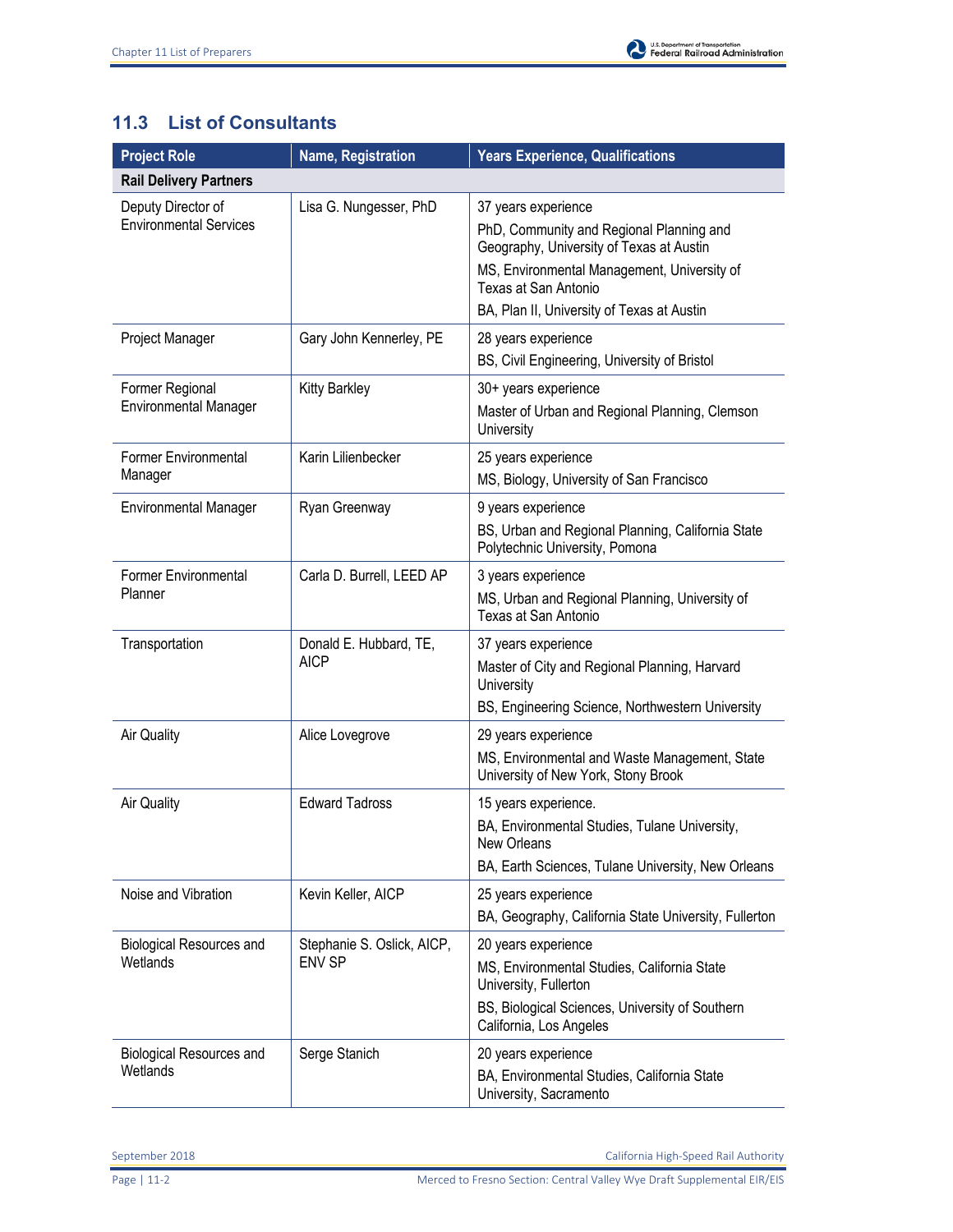

| <b>Project Role</b>                                                                                   | Name, Registration                    | <b>Years Experience, Qualifications</b>                                                                                                                                                    |
|-------------------------------------------------------------------------------------------------------|---------------------------------------|--------------------------------------------------------------------------------------------------------------------------------------------------------------------------------------------|
| Hydrology and Water<br>Resources                                                                      | Ashley L. Orsaba-Finders              | 10 years experience<br>MBA, Drexel University,<br>BS, Civil Engineering, California State University,<br>Sacramento                                                                        |
| Geology, Soils, Seismicity,<br>and Paleontological<br>Resources/Senior<br><b>Supervising Engineer</b> | S.V. Jagannath, PhD, PE,<br><b>GE</b> | 28 years services<br>PhD, Civil and Geotechnical Engineering, University<br>of Arizona, Tucson<br>MS, Civil Engineering, IISc, India<br>BS, Civil Engineering, Bangalore University, India |
| Hazardous Materials and<br>Wastes                                                                     | Adam Heft, CPG                        | 23 years experience<br>MS, Geology, Michigan State University<br>BS, Geology and Earth Science, Central Michigan<br>University                                                             |
| Socioeconomics and<br>Communities and Regional<br>Growth                                              | Betsy J. Minden                       | 30+ years experience<br>Master of Urban and Regional Planning, University<br>of Washington<br>BA, Biology, Smith College                                                                   |
| Land Use and Development                                                                              | Barbara Gilliland, AICP               | 31 years experience<br>MS, Intermodal Transportation Management,<br>University of Denver<br>BA, Urban and Regional Planning, Western<br><b>Washington University</b>                       |
| Agricultural Farmland and<br>Aesthetics and Visual<br>Quality                                         | Larissa King Rawlins, AICP            | 17 years experience<br>BA, Environmental Planning, Western Washington<br>University                                                                                                        |
| Parks, Recreation, and<br>Open Space                                                                  | Scott Polzin                          | 21 years experience<br>Master of Community and Regional Planning,<br>University of Nebraska, Lincoln                                                                                       |
| <b>Cultural Resources</b>                                                                             | Meg Scantlebury                       | 17 years experience<br>MA, Historic Preservation, Goucher College<br>BS, Environmental Design, University of California,<br>Davis                                                          |
| <b>Cultural Resources</b>                                                                             | Monte Kim, PhD                        | 15 years experience<br>PhD, History, University of California, Santa Barbara                                                                                                               |
| <b>Environmental Justice</b>                                                                          | Stephanie J. Sprague, AICP            | 16 years experience<br>MS, Natural Resource Policy, University of Michigan<br>BS, Environmental Microbiology, Michigan State<br>University                                                 |
| Archaeological Survey<br>Report                                                                       | Alisa Reynolds                        | 21 years experience<br>MA, Anthropology, San Francisco State University<br>BA, Anthropology, University of California, Berkeley                                                            |

California High-Speed Rail Authority **September 2018** September 2018

Merced to Fresno Section: Central Valley Wye Draft Supplemental EIR/EIS Page 11-3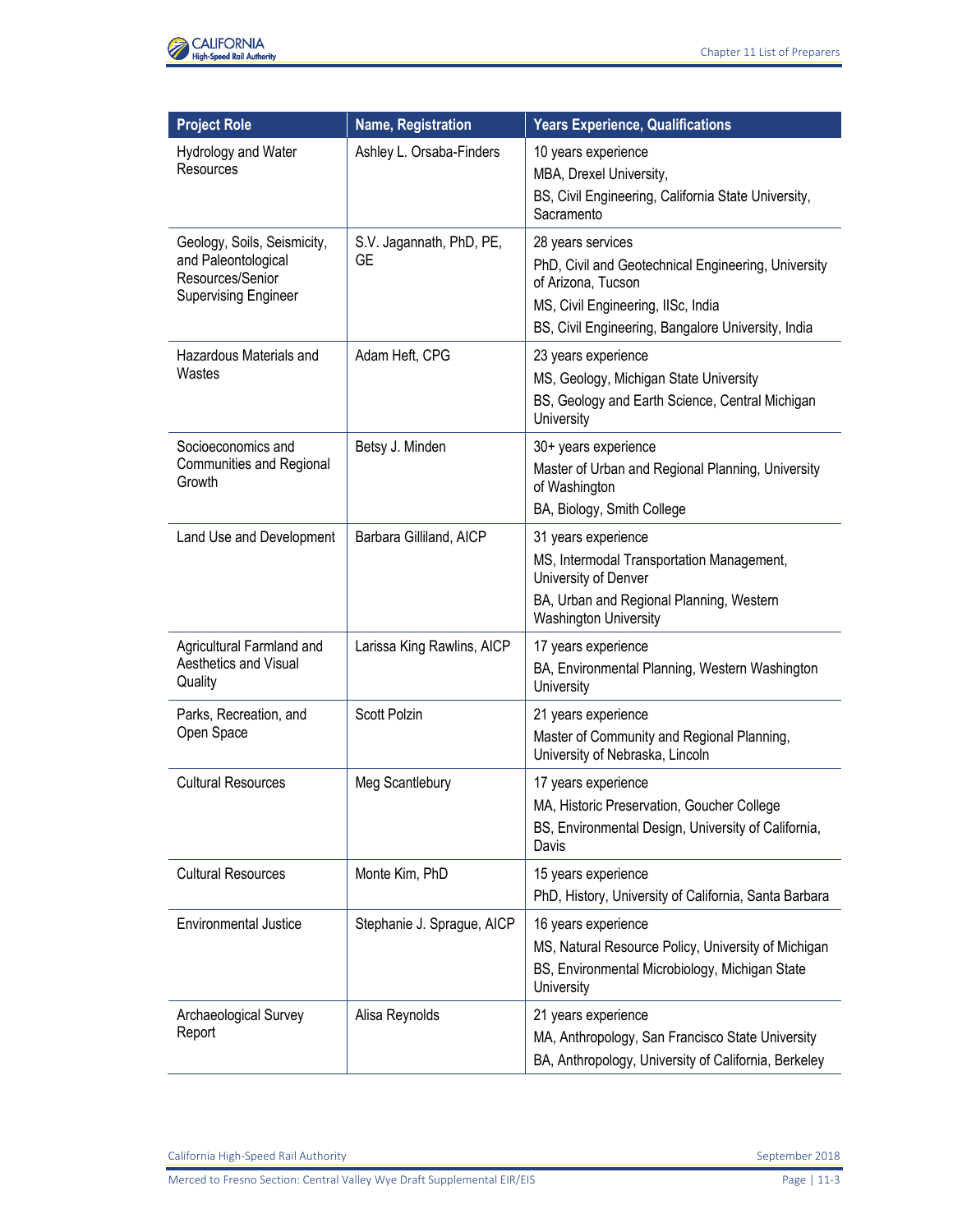| <b>Project Role</b>                                                    | Name, Registration        | <b>Years Experience, Qualifications</b>                                                                                                                                                                                     |
|------------------------------------------------------------------------|---------------------------|-----------------------------------------------------------------------------------------------------------------------------------------------------------------------------------------------------------------------------|
| Project Costs and<br>Operations and Safety and<br>Security             | Bryan K. Porter, AICP     | 30+ years experience<br>MA, Public Administration, California State<br>University, Sacramento<br>BA, Political Science, University of California,<br>Berkeley                                                               |
| <b>Regional Consultant Environmental Team</b>                          |                           |                                                                                                                                                                                                                             |
| <b>Environmental Lead</b>                                              | Maggie Townsley           | 28 years experience<br>MS, Community and Regional Planning, University<br>of Texas, Austin<br>BS, Geological Sciences, University of Texas, Austin<br>BA, French, University of Texas, Austin                               |
| Deputy Environmental Lead                                              | Aaron Carter              | 11 years experience<br>BA, Geography (emphasis in Environmental<br>Analysis), California State University, Fullerton                                                                                                        |
| <b>Environmental Manager</b>                                           | Jared Goldfine            | 30 years experience<br>BA, Economics, University of Massachusetts,<br>Amherst<br>Certificate in Land-use Planning, University of<br>California, Berkley Extension                                                           |
| <b>Lead Document Manager</b><br>and CEQA Review,<br>Cumulative Impacts | Antero (Terry) Rivasplata | 38 years experience<br>BS, Environmental Planning and Management,<br>University of California, Davis                                                                                                                        |
| Co-Lead Document<br>Manager and CEQA<br>Review, Cumulative Impacts     | Donna McCormick           | 29 years experience<br>BLA, Landscape Architecture, California State<br>Polytechnic University, Pomona                                                                                                                      |
| <b>NEPA Review</b>                                                     | Ron Bass                  | 36 years experience<br>JD, Washington College of Law, American<br>University, Washington, DC<br>MA, Environmental Planning, California State<br>University, Sacramento<br>BS, Anthropology, Ohio State University, Columbus |
| <b>Contract and Engineering</b><br>Project Manager                     | <b>Boro Dedeitch</b>      | 26 years experience<br>MS, Civil Engineering, University of Texas, Austin<br>BS, Industrial Engineering, Purdue University,<br>Lafayette                                                                                    |
| Project Engineering<br>Manager                                         | Chad Lemley, PE           | 16 years experience<br>BS, Civil Engineering; University of Arizona, Tucson                                                                                                                                                 |
| Bridge Hydraulic Design<br>Lead                                        | Stanley D. Polasik PE     | 42 years experience<br>BS, Civil Engineering, Illinois Institute of Technology,<br>Chicago                                                                                                                                  |
| Project Engineer                                                       | Corinna Goodwin, PE, CFM  | 15 years experience<br>BS, Civil Engineering; Montana State University                                                                                                                                                      |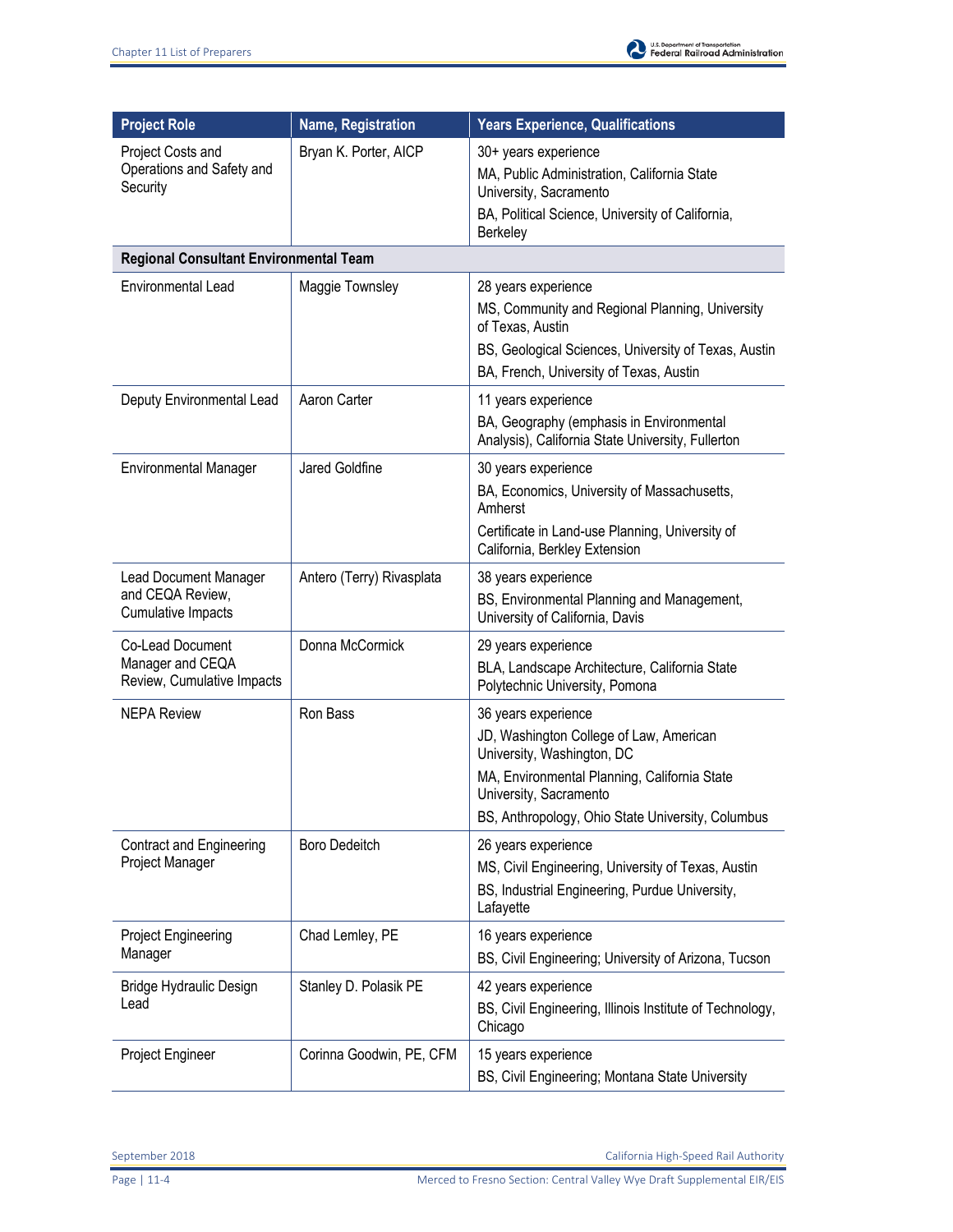

| <b>Project Role</b>                                            | <b>Name, Registration</b> | <b>Years Experience, Qualifications</b>                                                                                                                                                                     |
|----------------------------------------------------------------|---------------------------|-------------------------------------------------------------------------------------------------------------------------------------------------------------------------------------------------------------|
| Senior Technical Review                                        | <b>Josh Channell</b>      | 25 years experience<br>MA, Urban and Environmental Planning and Policy,<br>Tufts University, Medford<br>BA, History (focus on Resource and Land<br>Conservation), University of Southern Maine,<br>Portland |
| <b>Senior Technical Review</b>                                 | Marc Auten                | 13 years experience<br>BS, Environmental Science, Western Washington<br>University                                                                                                                          |
| Deputy Project Manager                                         | Vicki Heron               | 15 years experience<br>MSc, Soils and Environmental Pollution, University<br>of Reading<br>BSc, Geography, Liverpool John Moores University                                                                 |
| Former Deputy Project<br>Manager                               | Meghan Edwards            | 11 years experience<br>MNR, Natural Resources, Virginia Tech, Falls<br>Church<br>BA, Environmental Studies, Hollins University,<br>Roanoke                                                                  |
| Document Control Manager<br>and Coordinator                    | <b>Kimberly Stevens</b>   | 15 years experience<br>BS, Geography, University of Utah, Salt Lake City                                                                                                                                    |
| Document Control and<br>Coordinator                            | Matilda Evoy-Mount        | 7 years experience<br>BA, Environmental Studies, University of California,<br>Santa Barbara                                                                                                                 |
| Document Control and<br>Coordinator                            | Erin Pace                 | 11 years experience<br>BA, Environmental Policy, San Diego State<br>University, San Diego, California                                                                                                       |
| <b>Technical Review and</b><br><b>Environmental Generalist</b> | Jennifer Andersen         | 5 years experience<br>BA, International Relations, University of Southern<br>California                                                                                                                     |
| Electromagnetic Fields and<br>Electromagnetic<br>Interference  | <b>Bruce Campbell</b>     | 41 years experience<br>MS, Environmental Management, University of San<br>Francisco<br>BA, Environmental Biology, University of California,<br>Santa Barbara                                                |
| Transportation Planner and<br><b>Technical Report</b>          | Sandi Domingue            | 26 years experience<br>Master's in Urban and Regional Planning, San Jose<br><b>State University</b><br>BA, Industrial Psychology, San Jose State University                                                 |
| Air Quality and Global<br>Climate Change Technical<br>Report   | Shannon Hatcher           | 16 years experience<br>BS, Environmental Science, Oregon State<br>University, Corvallis, Oregon<br>BS, Environmental Health and Safety, Oregon State<br>University, Corvallis, Oregon                       |

California High-Speed Rail Authority **September 2018** September 2018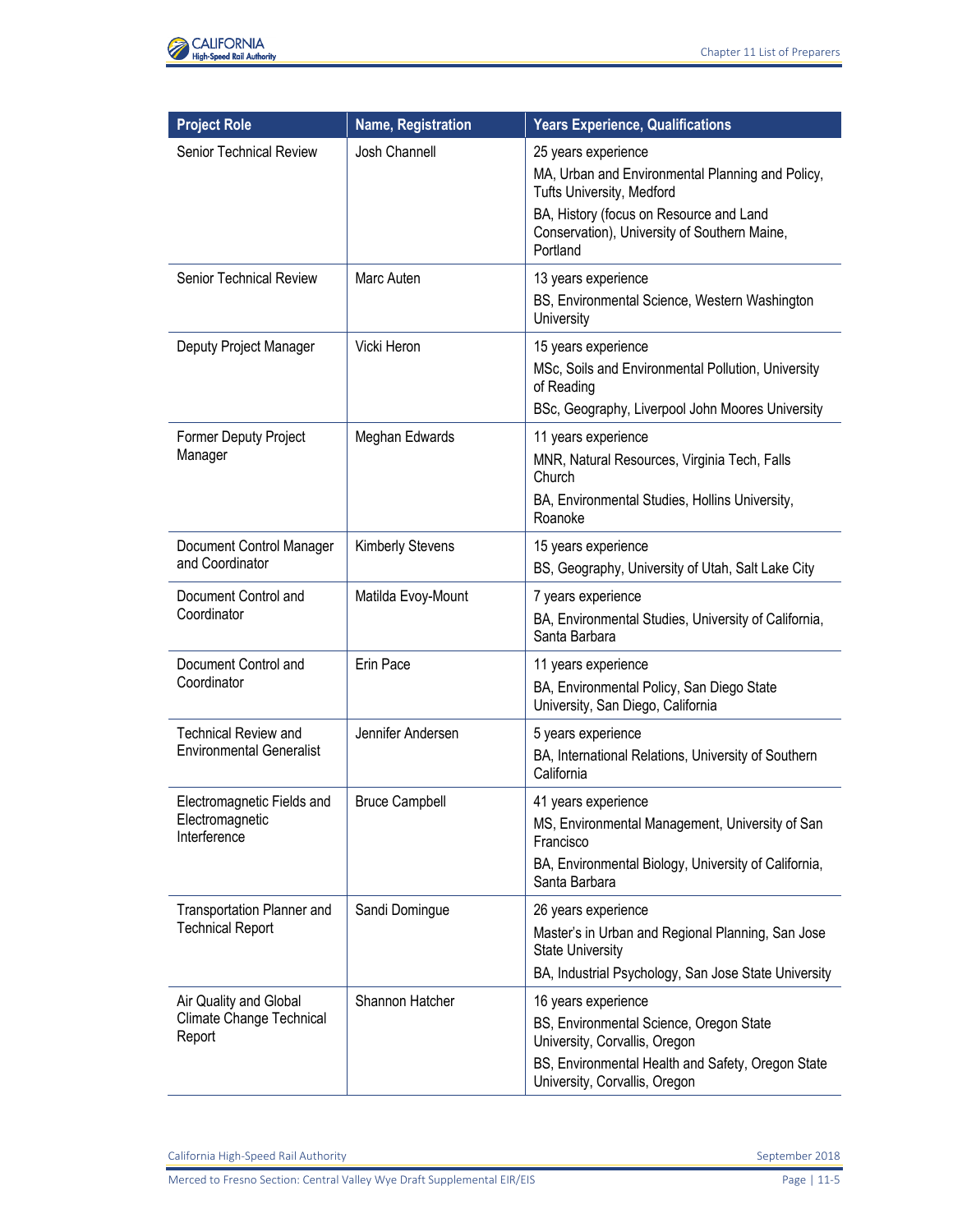

| <b>Project Role</b>                                                                     | Name, Registration   | <b>Years Experience, Qualifications</b>                                                                                                                                                                                                                                                                                              |
|-----------------------------------------------------------------------------------------|----------------------|--------------------------------------------------------------------------------------------------------------------------------------------------------------------------------------------------------------------------------------------------------------------------------------------------------------------------------------|
| Air Quality and Global<br>Climate Change Technical<br>Report                            | Cory Matsui          | 5 years experience<br>BA, Atmospheric Science, University of California,<br>Berkeley<br>AA, Physics, Cabrillo College                                                                                                                                                                                                                |
| Air Quality and Global<br>Climate Change Technical<br>Report, Health Risk<br>Assessment | William Seth Hartley | 21 years experience<br>MS, Atmospheric Sciences, University of<br>Washington, Seattle, Washington<br>BS, Summa Cum Laude, Physics, North Carolina<br>State University, Raleigh, North Carolina                                                                                                                                       |
| Public Utilities and Energy,<br>Transportation                                          | Amy Eckland          | 19 years experience<br>MS, Plant and Soil Science, University of Kentucky<br>BS, Natural Resources and Conservation<br>Management, University of Kentucky                                                                                                                                                                            |
| Energy, Transportation<br><b>Technical Report</b>                                       | Indu Menon           | 18 years experience<br>MS, Civil Engineering (Transportation Engineering),<br>University of California, Berkeley                                                                                                                                                                                                                     |
| <b>Biological Resources and</b><br><b>Wetlands Lead</b>                                 | <b>Brad Schafer</b>  | 20 years experience<br>BS, Biology, Western Illinois University, Macomb                                                                                                                                                                                                                                                              |
| <b>Biological Resources and</b><br><b>Wetlands Technical Report</b>                     | <b>Matt Ricketts</b> | 19 years experience<br>MS, Biology/Applied Ecology, Eastern Kentucky<br>University, Richmond, Kentucky<br>BS, (with honors), Natural Resource and<br>Environmental Sciences, University of Illinois at<br>Urbana-Champaign                                                                                                           |
| <b>Biological Resources and</b><br>Wetlands                                             | Kristin Salamack     | 12 years experience<br>MS, Biology, University of Denver, Colorado<br>BS, Wildlife Management, University of New<br>Hampshire, Durham, New Hampshire                                                                                                                                                                                 |
| <b>Biological Resources and</b><br>Wetlands                                             | Leslie Allen         | 25 years experience<br>MS, Biology, Western Washington University                                                                                                                                                                                                                                                                    |
| <b>Technical Review and</b><br><b>Environmental Generalist</b>                          | Laura Johnson        | 6 years experience<br>MESc, Environmental Science, Yale University<br>School of Forestry and Environmental Studies, New<br>Haven, Connecticut<br>BS, (summa cum laude), Environmental Technology<br>and Management (minor in Environmental<br>Toxicology and Chemistry), North Carolina State<br>University, Raleigh, North Carolina |
| Safety and Security                                                                     | Alex Bartlett        | 10 years experience<br>Bachelor of General Studies, Environmental Studies<br>(concentrations in Biology and Policy), University of<br>Kansas                                                                                                                                                                                         |

September 2018 California High-Speed Rail Authority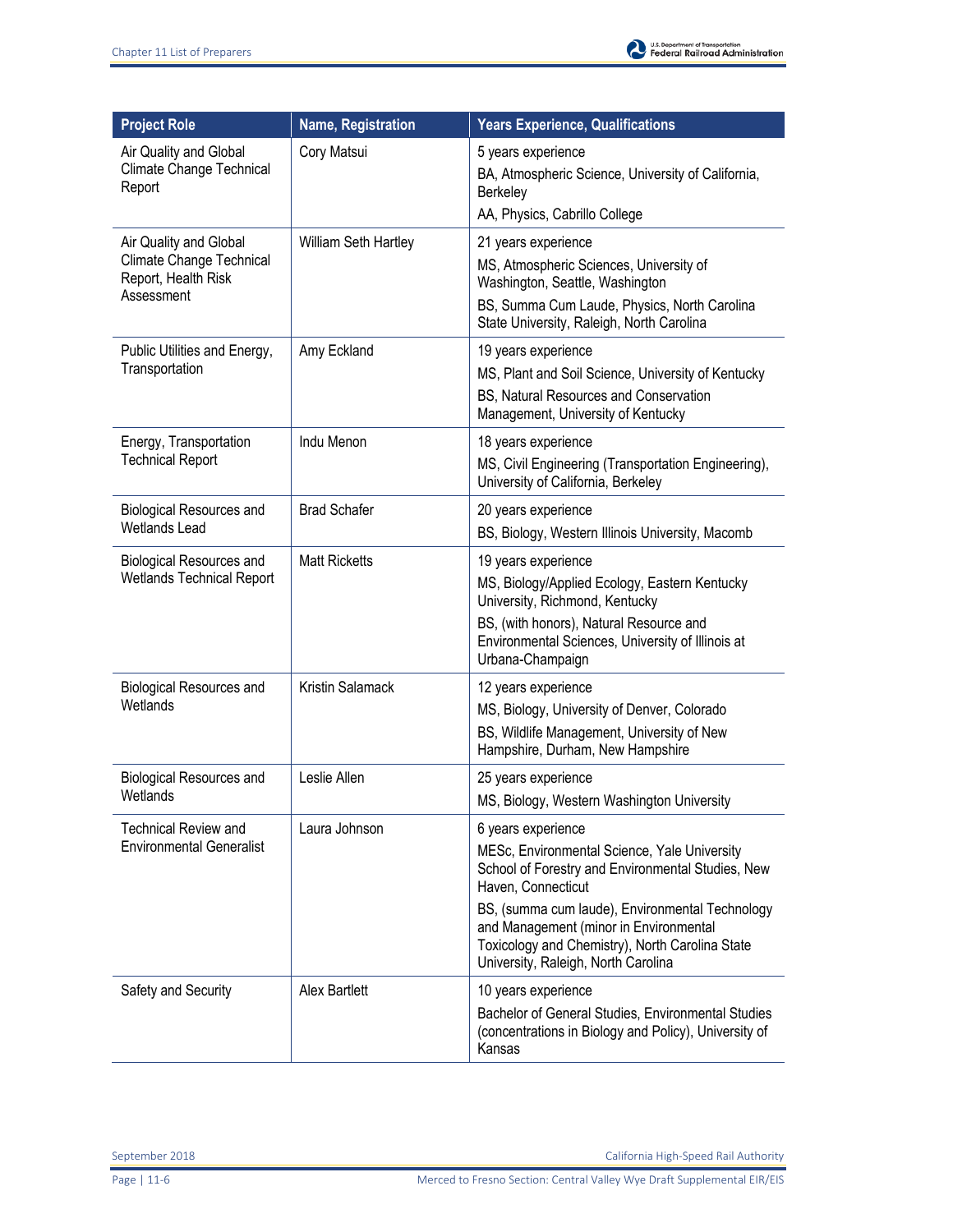

| <b>Project Role</b>                                                              | Name, Registration     | <b>Years Experience, Qualifications</b>                                                                                                                                                                      |
|----------------------------------------------------------------------------------|------------------------|--------------------------------------------------------------------------------------------------------------------------------------------------------------------------------------------------------------|
| Hydrology and Water<br><b>Resources Technical Report</b>                         | Katrina Sukola         | 12 years experience<br>MSc, Chemistry, University of Manitoba<br>BSc, Environmental Chemistry, University of<br>Waterloo                                                                                     |
| <b>Wetlands Delineation</b><br>Report                                            | Joel Butterworth       | 29 years experience<br>MS, Geography (minor in Soil Science), Oregon<br>State University, Corvallis<br>BA, Geography, University of California, Santa<br>Barbara                                             |
| <b>Wetlands Delineation</b><br>Report                                            | Katherine Carpenter    | 15 of years experience<br>BA, Plant Biology (minor in Soil Science), University<br>of California, Davis                                                                                                      |
| Geographic Information<br>Systems (GIS) Manager                                  | William C. Parker      | 7 years experience<br>MA (in progress), Geography, San Francisco State<br>University<br>BA, Anthropology, University of California, Berkeley<br>GIS Certification of Completion, Diablo Valley<br>College    |
| Geographic Information<br>Systems (GIS)                                          | Matt Wood              | 13 years experience<br>MS, Geography, Portland State University, Portland,<br>Oregon<br>BS, Environmental Biology/Zoology, Michigan State<br>University                                                      |
| Geographic Information<br>Systems (GIS)                                          | Cristina Lopez-Barrios | 5 years experience<br>MS, Geographic Information Science, Saint Mary's<br>University, Minneapolis                                                                                                            |
| Geographic Information<br>Systems (GIS) Cultural<br>Resources                    | Melissa Cascella       | 11 years experience<br>MA, Cultural Resources Management, Sonoma<br><b>State University</b><br>BS, Anthropology, University of California, Riverside<br>BA, History, University of California, Riverside     |
| Environmental Generalist,<br>Socioeconomics, and<br><b>Environmental Justice</b> | Anne Winslow           | 5 years experience<br>MS, Environmental Science, Stanford University<br>BS, Environmental Science, Stanford University                                                                                       |
| Geology, Soils, and<br>Seismicity, Agricultural<br>Farmlands                     | Diana Roberts          | 19 years experience<br>MS, Environmental Studies coursework, San Jose<br>State University (in progress)<br>MA, Linguistics, Cornell University<br>BS, Applied Psychology, Georgia Institute of<br>Technology |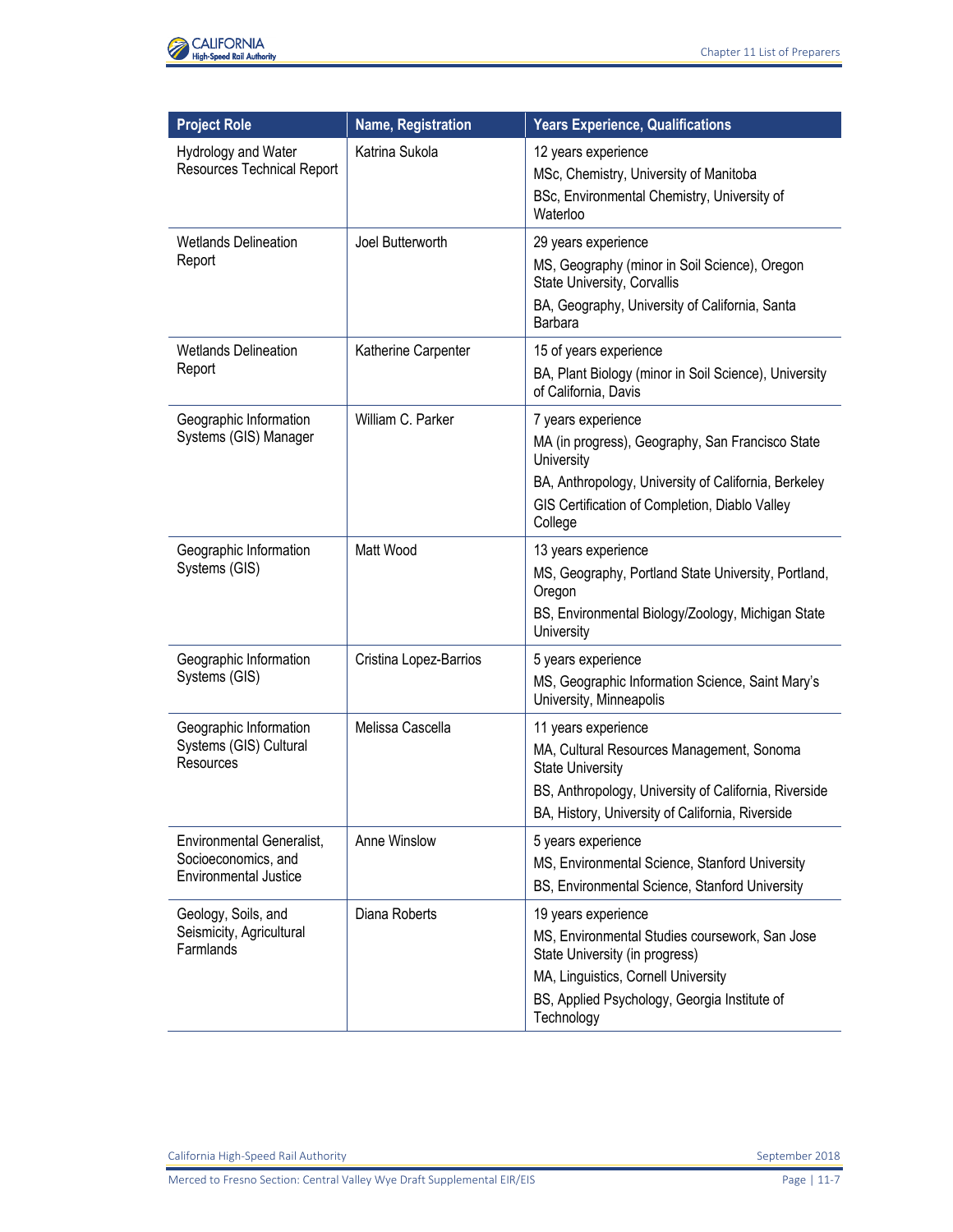

| <b>Project Role</b>                                                                                         | <b>Name, Registration</b> | <b>Years Experience, Qualifications</b>                                                                                                                                                                                                                      |
|-------------------------------------------------------------------------------------------------------------|---------------------------|--------------------------------------------------------------------------------------------------------------------------------------------------------------------------------------------------------------------------------------------------------------|
| Land Use, Parks and<br>Recreation, Technical<br>Review and Environmental<br>Generalist                      | Randall Coleman           | 11 years experience<br>MURP, Urban and Regional Planning, University of<br>Colorado<br>BA (cum laude), History and Spanish, Trinity                                                                                                                          |
|                                                                                                             |                           | University                                                                                                                                                                                                                                                   |
| Hazardous Materials and<br><b>Wastes Technical Report</b>                                                   | John Moe, PE              | 36 years experience<br>MS, Environmental Management, University of San<br>Francisco<br>BA, Biology, University of California, Berkeley                                                                                                                       |
| Hazardous Materials and<br>Wastes                                                                           | Leslie Tice               | 17 years experience<br>BS, Environmental Science and Policy University of<br>Southern Florida                                                                                                                                                                |
| Hazardous Materials and<br>Wastes                                                                           | Jill Quillin              | 28 years experience<br>MS, Geology, University of Oklahoma<br>MS, Environmental Science/Ground Water Quality<br>Management, University of Oklahoma<br>BA, Geology, Wellesley College                                                                         |
| Hazardous Materials and<br>Wastes                                                                           | Natalie Bogan             | 5 years experience<br>MS, Environmental Management, Duke University<br>BA, Psychology, Rice University                                                                                                                                                       |
| Noise and Vibration,<br>Socioeconomics,<br>Communities, Geographic<br>Information Systems (GIS)<br>Manager  | Craig Richey              | 15 years experience.<br>BA, English, California State University, San<br>Bernardino<br>Certificate in Geographic Information Systems, San<br>Francisco State University                                                                                      |
| Noise and Vibration                                                                                         | David Buehler             | 37 years experience<br>BS, Civil Engineering, California State University,<br>Sacramento                                                                                                                                                                     |
| Noise and Vibration                                                                                         | Thanh Luc                 | 28 years experience<br>BS, Mechanical Engineering, California State<br>Polytechnic University, Pomona                                                                                                                                                        |
| Socioeconomics and<br>Communities                                                                           | Vincent Tong              | 1 year experience<br>MS, Urban & Regional Planning, University of<br>California, Irvine<br>BS, Environmental Engineering, University of<br>California, San Diego                                                                                             |
| Socioeconomics and<br>Communities, Community<br>Impact Assessment, Draft<br><b>Relocation Impact Report</b> | Uyenlan Vu                | 8 years experience<br>MS, Urban & Regional Planning, University of<br>Wisconsin-Madison<br>MS, Water Resources Management, University of<br>Wisconsin-Madison<br>BA, Environmental Analysis & Design and Social<br>Ecology, University of California, Irvine |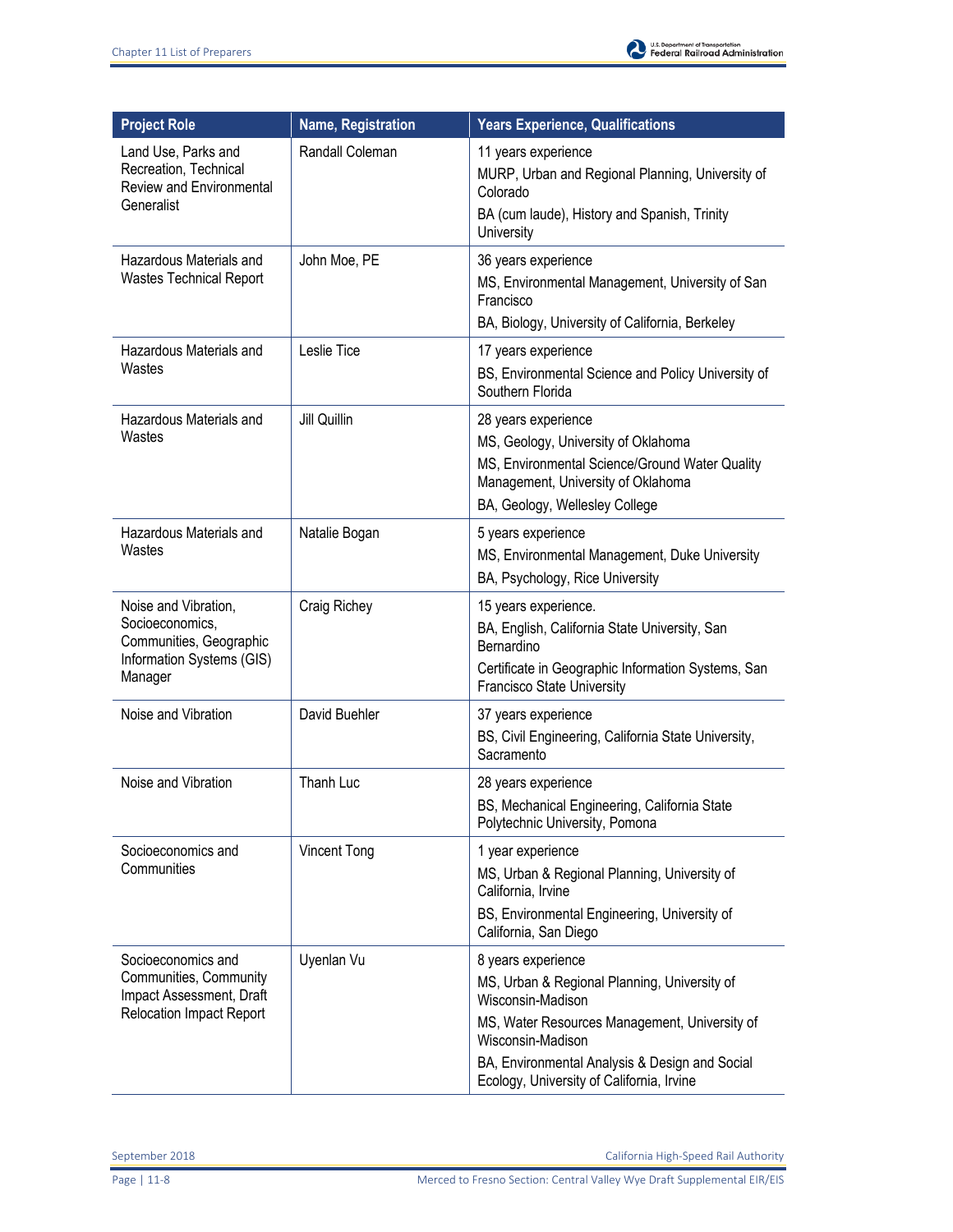

| <b>Project Role</b>                                                                                      | <b>Name, Registration</b> | <b>Years Experience, Qualifications</b>                                                                                                                                                                                                                   |
|----------------------------------------------------------------------------------------------------------|---------------------------|-----------------------------------------------------------------------------------------------------------------------------------------------------------------------------------------------------------------------------------------------------------|
| <b>Aesthetics and Visual</b><br><b>Quality Resources</b><br><b>Technical Report, EIR/EIS</b><br>Graphics | Michael Kiesling          | 8 years experience<br>BA, Architecture, University of California, Berkeley                                                                                                                                                                                |
| <b>EIR/EIS Graphics</b>                                                                                  | Cindy Potter              | 20 years experience<br>BA, Photography, University of Iowa                                                                                                                                                                                                |
| <b>Cultural Resources Lead</b>                                                                           | Susan Lassell             | 22 years experience<br>MA, Historic Preservation Planning, Cornell<br>University<br>BS, Environmental Design, University of California,                                                                                                                   |
| Cultural Resources,<br>Archaeological Resources                                                          | Jenifer Rogers            | Davis<br>24 years experience<br>MA, Historic Preservation, Savannah College of Art<br>and Design (in progress)<br>MA, Candidate, Anthropology, California State<br>University, Sacramento<br>BA, Anthropology, California State University,<br>Sacramento |
| <b>Cultural Resources</b>                                                                                | Jenna Wheaton             | 4 years experience<br>BA, Anthropology (concentration in Archaeology),<br>Mercyhurst University<br>BA, History (concentration in Public History),<br>Mercyhurst University                                                                                |
| Cultural Resources, Historic<br>Architectural Survey Report                                              | Kathryn Haley             | 13 years experience<br>MA, History (Public History), California State<br>University, Sacramento<br>BA, History, California State University, Sacramento                                                                                                   |
| Paleontological Resources<br><b>Technical Reports</b>                                                    | Anna Buising              | 28 years experience<br>PhD, Geological Sciences, University of California,<br>Santa Barbara<br>BS, Geology, University of California, Los Angeles                                                                                                         |
| Section 4(f) and Section 6(f)<br>Evaluations, Parks,<br>Recreation, and Open<br>Space                    | Peter Feldman             | 7 years experience<br>BA, Political Science (American Politics), University<br>of California, Irvine                                                                                                                                                      |
| Public and Agency<br>Involvement                                                                         | <b>Ben Strumwasser</b>    | 29 years experience<br>MS, Political Science, Graduate Faculty at the New<br>School for Social Research<br>BA, Law and Society, University of California, Santa<br>Barbara                                                                                |
| Public and Agency<br>Involvement                                                                         | Chris Colwick             | 17 years experience<br>BA, Environmental Studies and Economics,<br>University of California, Santa Cruz                                                                                                                                                   |

California High-Speed Rail Authority **September 2018** September 2018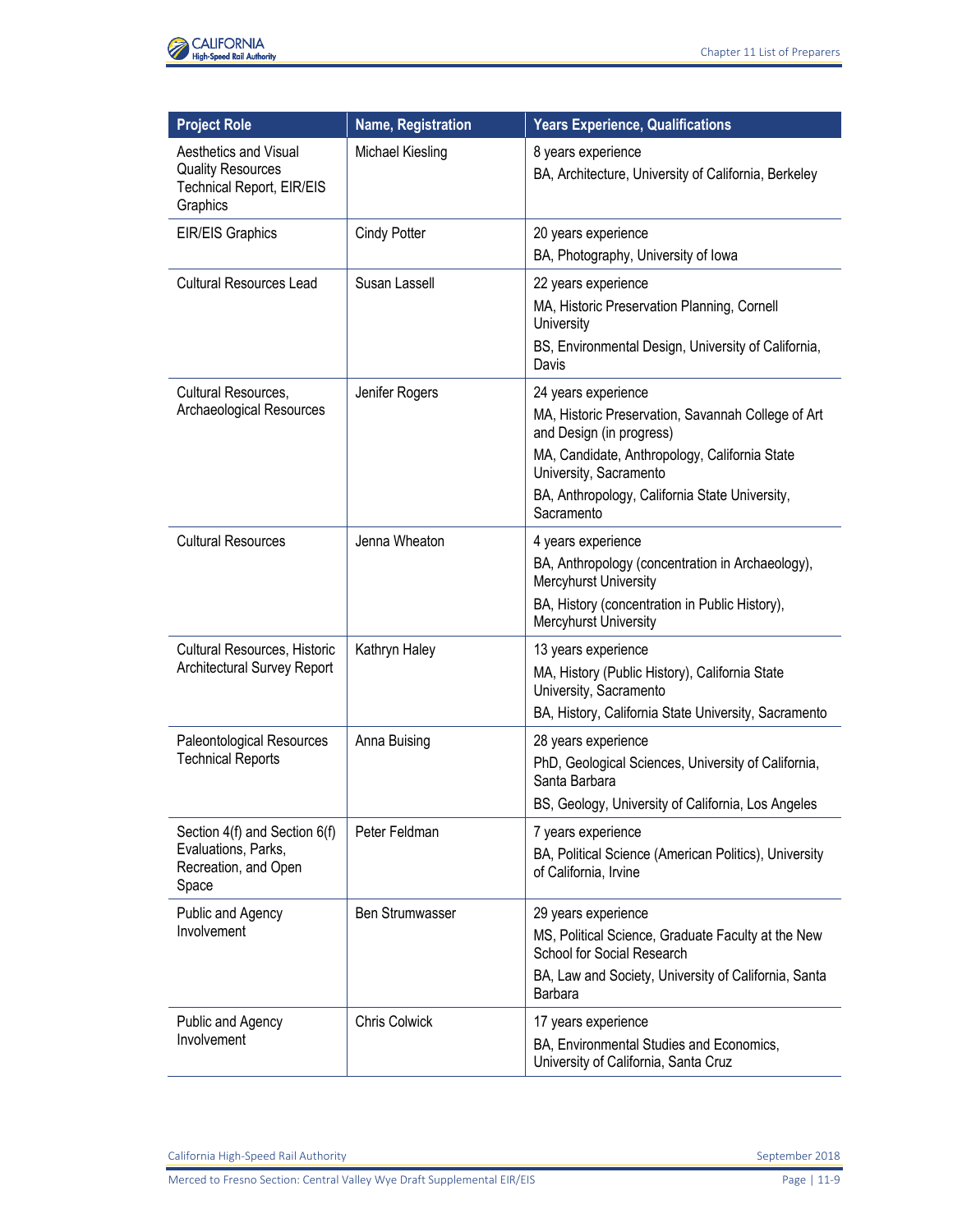| <b>Project Role</b>                                                  | Name, Registration       | <b>Years Experience, Qualifications</b>                                                             |
|----------------------------------------------------------------------|--------------------------|-----------------------------------------------------------------------------------------------------|
| Public and Agency                                                    | <b>Tracy Cook</b>        | 22 years experience                                                                                 |
| Involvement                                                          |                          | BA, Sociology, University of Florida, Gainesville                                                   |
| Public and Agency                                                    | Pattie Ransdell          | 23 years experience                                                                                 |
| Involvement                                                          |                          | BA, History, California State University, Chico                                                     |
| Lead Editor, Editing                                                 | <b>Brent Bouldin</b>     | 40 years experience                                                                                 |
| Coordinator for EIR/EIS and<br><b>Technical Reports</b>              |                          | MA, Communications, Louisiana State University,<br><b>Baton Rouge</b>                               |
|                                                                      |                          | BA (magna cum laude), Communications, University<br>of Texas, Austin                                |
| Lead Editor, Editing<br>Coordinator for EIR/EIS                      | Lawrence B. Goral        | 22 years experience                                                                                 |
| Lead Editor, Editing                                                 | Laura Cooper             | 25 years experience                                                                                 |
| Coordinator for EIR/EIS                                              |                          | BA (Phi Beta Kappa), Psychology, Reed College                                                       |
| Editor, Editing Coordinator                                          | Barbara Wolfe            | 18 years experience                                                                                 |
| for EIR/EIS and Technical<br>Reports                                 |                          | MA, Anthropology (minor in American Indian<br>Studies), University of Arizona, Tucson               |
|                                                                      |                          | BA, (summa cum laude), Geography and<br>Anthropology, University of Southern Maine                  |
| Editor, Editing Coordinator                                          | Tami Mihm                | 28 years experience                                                                                 |
| for EIR/EIS and Technical<br>Reports                                 |                          | BS, Environmental Policy Analysis and Planning,<br>University of California, Davis                  |
| Document Coordinator for                                             | Ryan Sharpe              | 2 years experience                                                                                  |
| EIR/EIS and Technical<br>Reports                                     |                          | BA, Government, California State University,<br>Sacramento                                          |
| <b>Technical Editor, Multiple</b>                                    | <b>Christine McCrory</b> | 14 years experience                                                                                 |
| Sections and Reports                                                 |                          | PhD Candidate, Germanic Languages and<br>Literatures, Washington University, St. Louis,<br>Missouri |
|                                                                      |                          | MPhil (with distinction), European Literature, Oxford<br>University, Lincoln College                |
|                                                                      |                          | BA (with distinction), Anthropology and German,<br>University of California, Berkeley               |
| Word Processing and                                                  | Corrine Ortega           | 28 years experience                                                                                 |
| Formatting Specialist for<br>EIR/EIS and Technical<br>Reports        |                          | AA, Communications, Cosumnes River College                                                          |
| Word Processing and                                                  | Anthony Ha               | 16 years experience                                                                                 |
| Formatting Specialist for<br><b>EIR/EIS and Technical</b><br>Reports |                          | BA, English, Saint Mary's College of California                                                     |
| <b>Electrical Interconnection and Network Upgrades</b>               |                          |                                                                                                     |
| Project Manager                                                      | Jennifer Johnson, J.D.   | 15 years experience.                                                                                |
|                                                                      |                          | JD, Environmental Law, Vermont Law School                                                           |
|                                                                      |                          | BS, Environmental Policy, Juniata College                                                           |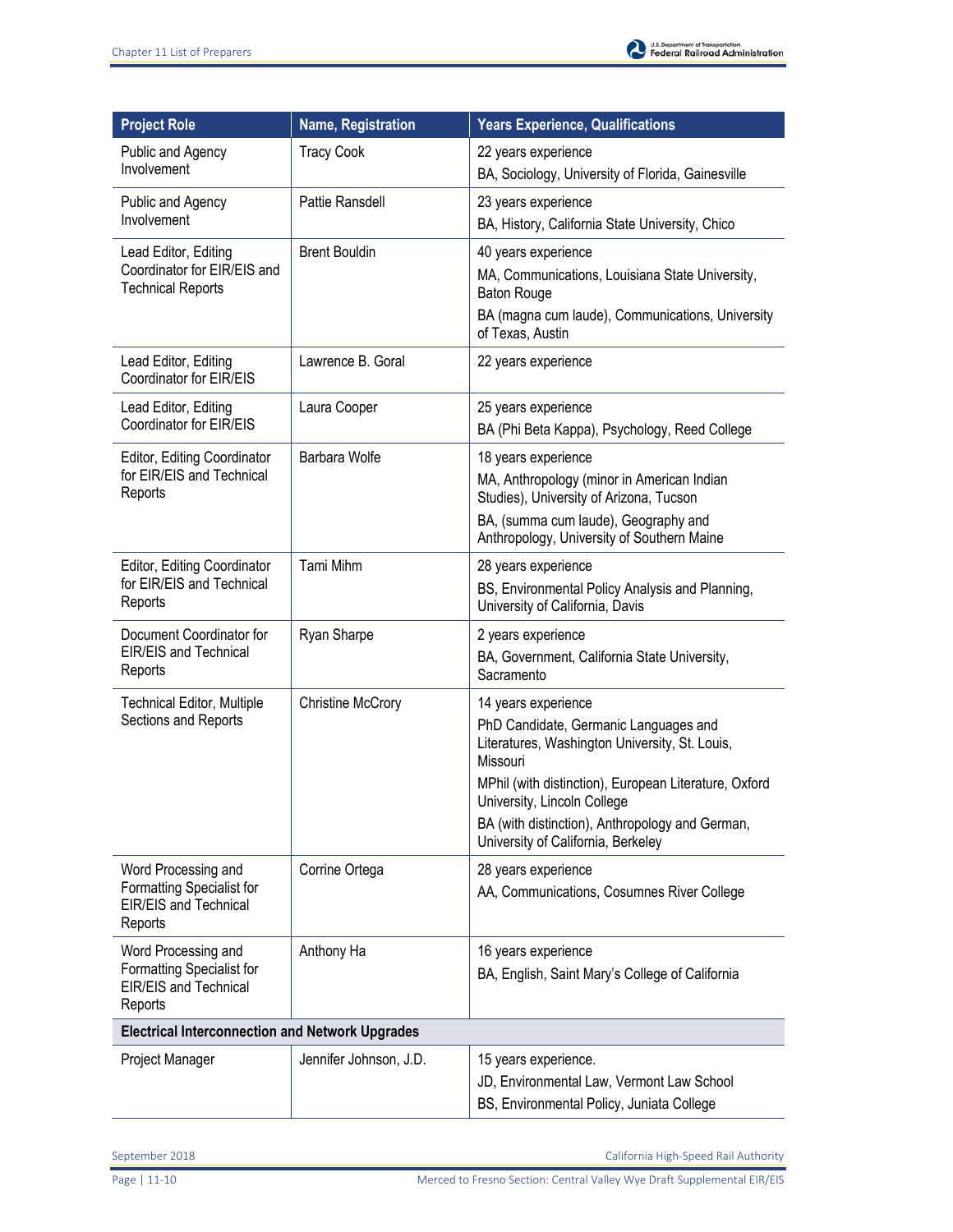

| <b>Project Role</b>                                                              | <b>Name, Registration</b> | <b>Years Experience, Qualifications</b>                                                                                                                                                                                                                                                                                                   |
|----------------------------------------------------------------------------------|---------------------------|-------------------------------------------------------------------------------------------------------------------------------------------------------------------------------------------------------------------------------------------------------------------------------------------------------------------------------------------|
| Air Quality and Noise<br>Analysis                                                | Chris Mundhenk            | 16 years experience.<br>BA, Biology and Public Policy Analysis, Pomona<br>College                                                                                                                                                                                                                                                         |
| Hazardous Materials and<br>Wastes, Safety and Security                           | Jessica Babcock           | 9 years experience.<br>BA, Environmental Studies (with concentration in<br>economics), California State University, Sacramento                                                                                                                                                                                                            |
| Geological and<br>Paleontological Resources,<br>Hydrology and Water<br>Resources | <b>Tiffany Lunday</b>     | 8 years experience.<br>MPhil, Geography, University of Cambridge<br>BA, Geography, University of British Columbia                                                                                                                                                                                                                         |
| <b>Environmental Planner</b>                                                     | Zack Miller               | 6 years experience.<br>MS, City and Regional Planning, Environmental<br>Planning Emphasis, California Polytechnic State<br>University, San Luis Obispo<br>MS, Engineering, Transportation Planning, California<br>Polytechnic State University, San Luis Obispo<br>BA, Urban Studies and Planning, University of<br>California, San Diego |
| <b>Biological Resources</b>                                                      | <b>Ted Thayer</b>         | 13 years experience.<br>MS, Biology, University of Nevada, Reno<br>BS, Biology, California State University Fresno                                                                                                                                                                                                                        |
| <b>Biological Resources</b><br><b>Technical Reports</b>                          | Shannon Hickey            | 12 years experience.<br>BS, Ecology and Environmental Policy, University of<br>California, Berkeley                                                                                                                                                                                                                                       |
| <b>Biological Resources</b><br><b>Technical Reports</b>                          | Mike Eng                  | 12 years experience.<br>MBA, (Emphasis in Organizational Behavior and<br>Development), California State University,<br>Sacramento<br>BS, Ecology, University of California, Davis<br>BA, English, University of California, Davis                                                                                                         |
| Air Quality and Noise                                                            | Hannah Kornfeld           | 1 year experience.<br>Master of City and Regional Planning,<br>California Polytechnic State University, San Luis<br>Obispo<br>BA, Political Science, Environment,<br>University of Michigan, Ann Arbor, Michigan                                                                                                                          |
| Air Quality and Noise                                                            | Dimitri Antoniou, AICP    | 7 years experience.<br>MS, City and Regional Planning, California<br>Polytechnic State University<br>BS, Environmental Management and Protection,<br>California Polytechnic State University                                                                                                                                              |